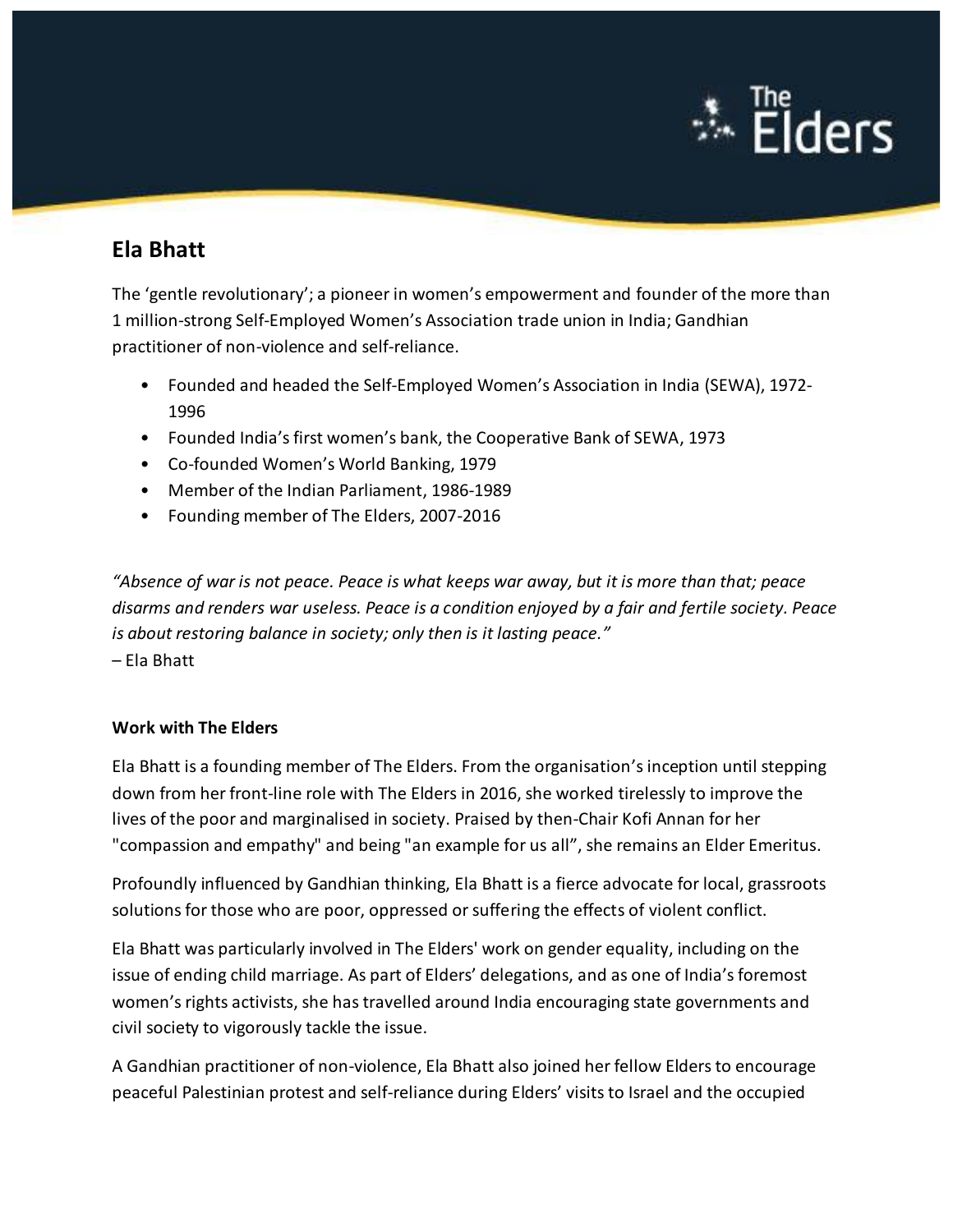Palestinian territories. Following a visit to Gaza in 2010, she stated that non-violent struggle against injustice requires "more hard work than fighting" and that "it is the coward who uses weapons".

## **Empowering women workers**

Apart from being one of India's most committed and known labour organisers and women's empowerment activists, Ela Bhatt was also one of the early leaders of the microfinance movement. She is rightly known as the 'gentle revolutionary'.

A lawyer, social worker and pioneer in grassroots development, Ela Bhatt has dedicated her life to improving the lives of India's poorest and most oppressed women workers. After seeing the conditions suffered by poor self-employed women in India and elsewhere in South and Southeast Asia she founded the Self-Employed Women's Association (SEWA) – a trade union for women workers in India's huge informal sector. The sector makes up 94% of the female labour force but had never enjoyed the same rights and security as those in formal employment. Her successful leadership of SEWA won her national and international recognition. Today, SEWA has more than 1.2 million members across nine Indian states.

## **Self-reliance and microfinance pioneer**

In 1972, Ela Bhatt founded the Cooperative Bank of SEWA. The bank helps women to gain financial independence and raise their standing in their families and communities – and puts into practice the Gandhian principles of self-reliance and collective action.

Ela Bhatt is also co-founder of Women's World Banking (WWB), a global network of microfinance organisations that assist poor women established in 1979. She served as chair of WWB from 1984 to 1988.

In 1986, she was appointed to the Rajya Sabha (Council of States) by the President of India, the upper house of India's parliament, where she served until 1989. In the parliament, she chaired the National Commission on Self-Employed Women, which was established to investigate the conditions of poor women workers.

Among other organisations Ela Bhatt has created and inspired is:

- Sa-Dhan (the All India Association of Micro Finance Institutions in India)
- The Indian School of Micro-finance for Women
- The International Alliance of Home-based Workers (HomeNet)
- Women in Informal Employment: Globalizing, Organizing (WIEGO)